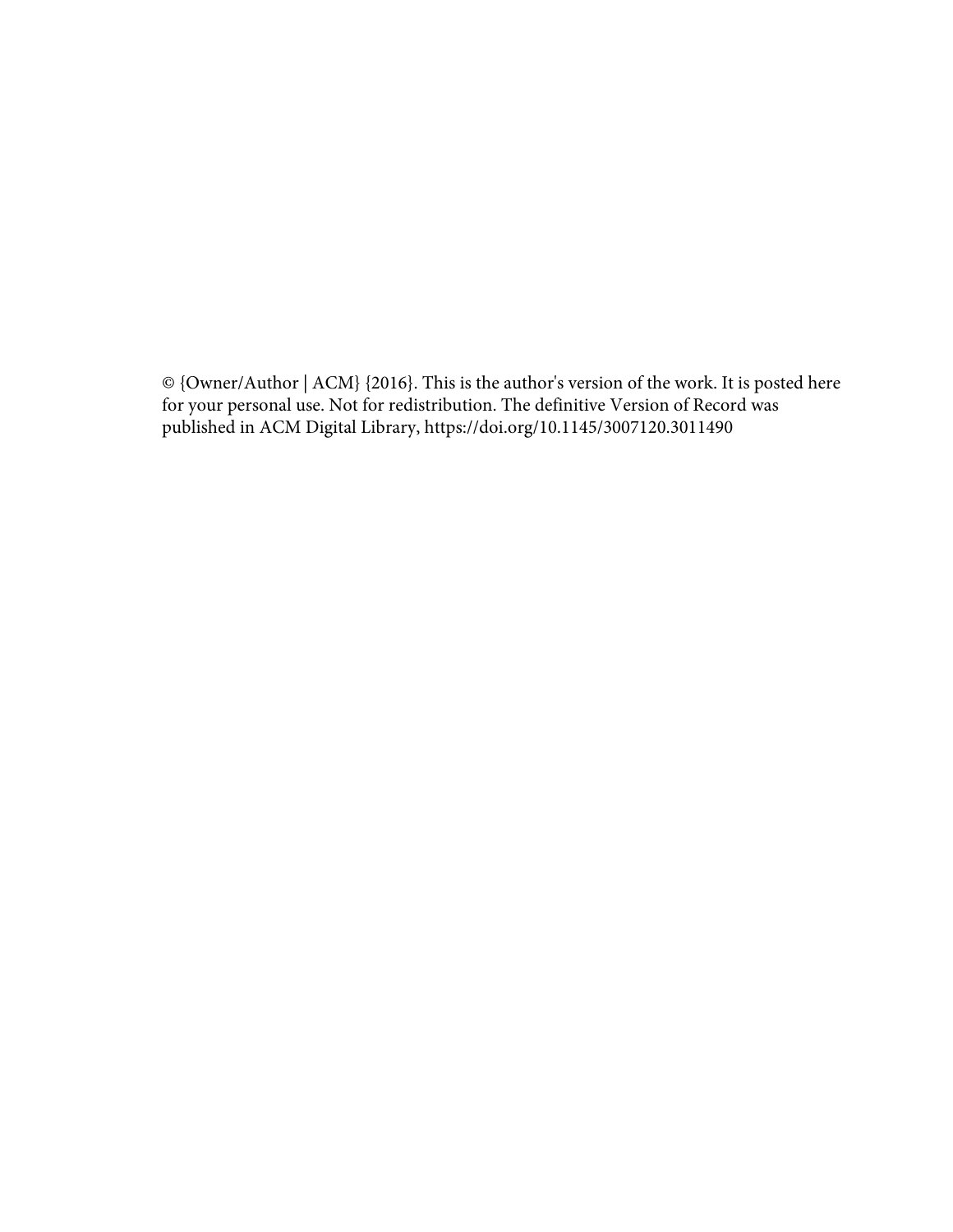# **A two-layer security model for accessing multimedia content in social networks**

Ali Pazahr Department of Computer Science Islamic Azad University Ahvaz, Iran +98 916 615 7215 Pazahr@iauahvaz.ac.ir

Parisa Ganjeh

Department of Psychology Shahid Chamran University of Ahvaz Ahvaz, Iran +98 916 341 1750 parisaganje@yahoo.com

Dr. J. Javier Samper Zapater IRTIC University of Valencia Valencia, Spain +34 9635 43567 jsamper@irtic.uv.es

Dr. Francisco García Sánchez Department of Informatics and Systems University of Murcia Murcia, Spain +34 86888 8107 frgarcia@um.es

> Dr. Carmen Botella **IRTIC** University of Valencia Valencia, Spain +34 9635 43424 Carmen.botella@uv.es

# **ABSTRACT**

Securing a website is nowadays one of the major concerns for system administrators. Security is also the most important challenge that Web developers have to face when designing a trustworthy platform to provide services for public users. It is well known that multimedia content on the Web is continuously growing and recently this media type is more and more commonly used in social networks. The access to multimedia content in the context of social networks should be both easy and secure. In this paper, a semantically-empowered security model for accessing multimedia content in social networks is presented. The application of this model ensures that (1) unauthorized users cannot access to private multimedia data, and (2) the overall level of trust among social networks users who share their private and sensitive data is enhanced. Two questionnaires were developed to select the most characteristic features to consider in our model to differentiate legitimate users and attackers. By using parametric considerations, both security and users' convenience are reached which makes our proposed model more effective.

#### **CCS Concepts**

**• Security and privacy~Multi-factor authentication • Security and privacy~Social network security and privacy** • Computing methodologies~Feature selection • Information systems~Clustering

#### **Keywords**

Reference Pattern; Test Pattern; Single Sign On; User Behavior; Multimedia; Security; Social Network

# **1. INTRODUCTION**

With the increased use of multimedia in daily communications, it is necessary to develop efficient and secure access mechanisms that are specifically tailored for multimedia data access  $[1]$ . The importance of this issue is even more critical when the environment, in which users share their contents, is popular  $\begin{bmatrix} 2 \end{bmatrix}$   $\begin{bmatrix} 3 \end{bmatrix}$ . Nowadays, social networks have numerous good advantages in many aspects and they are particularly well suited when there are chances for business purposes. However, in the use of social networks there are also some challenges worth considering [ 4 ]. Specifically, there are serious risks of people abusing the facilities provided by social networks and trying to access data they are not allowed to see. Although social networks can be the ideal environment for investors and common users to share their significant information and develop their ideas, the current security rules and frameworks do not properly face nor resolve the existing breaches  $\left[\begin{matrix}5\end{matrix}\right]$ . For end users to fully trust in this environment, it is necessary to consider a safer platform along with some considerations such us those stated in  $\begin{bmatrix} 6 \end{bmatrix}$  and  $\begin{bmatrix} 7 \end{bmatrix}$  for all users' convenience: (i) limiting the amount of personal information user posts, (ii) remembering that the Internet is a public resource, (iii) being wary of strangers, (iv) being skeptical, (v) evaluating user settings, (vi) being wary of third-party applications, (vii) using strong passwords, (viii) checking privacy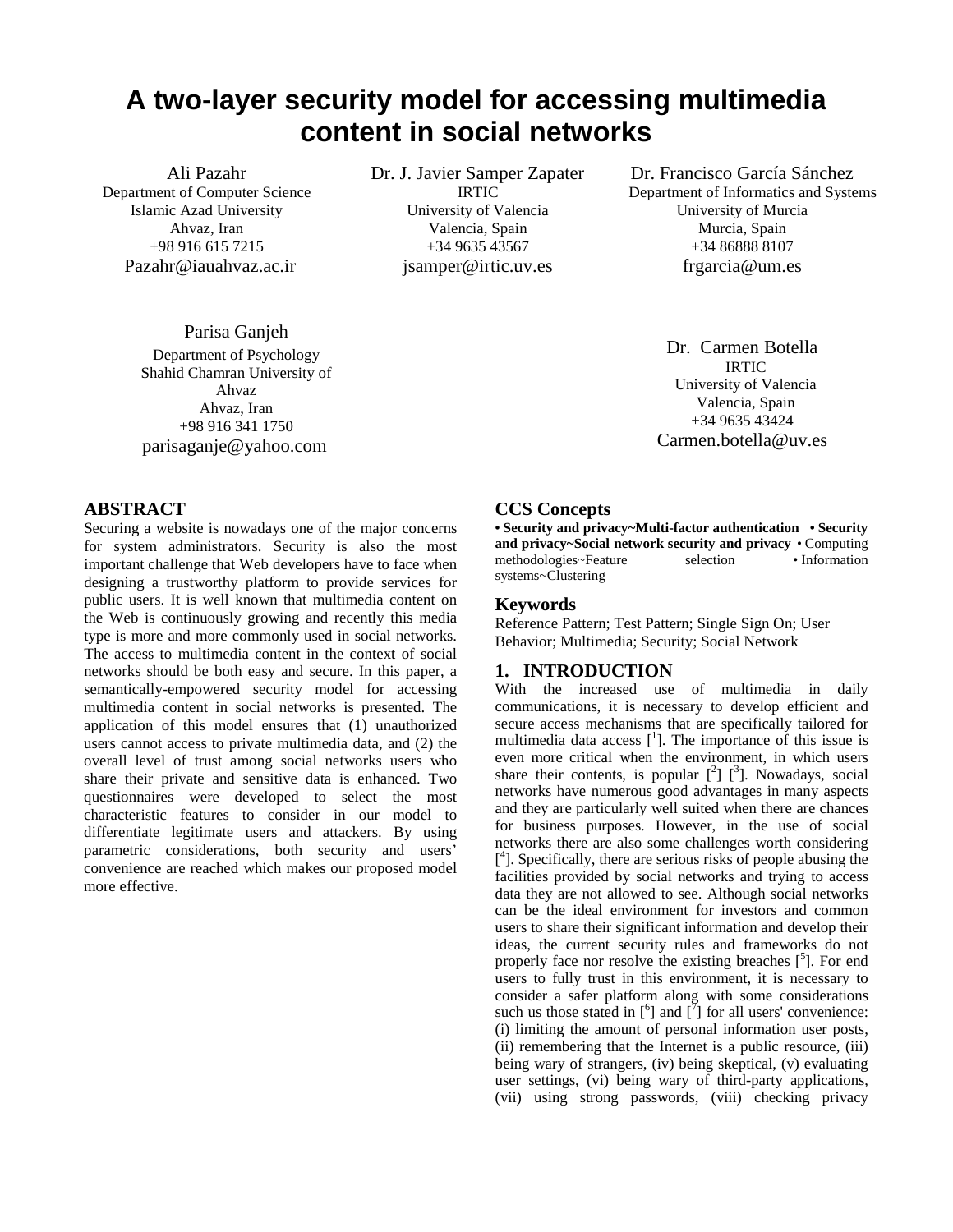policies, (ix) keeping software, particularly user's web browser, up to date, and (x) using and maintaining anti-virus software.

Whereas information on social networks comprises multimedia data, it is a must to undertake an appropriate structure for security of data in order to establish a safe place for users  $[8]$ ; otherwise they would avoid sharing their multimedia contents. Not providing the necessary security measures, and thus diminishing the users' trust, would be a weakness for a social network, since one of the most important reasons for investors to pay attention to such a type of websites is that they attract many potential users. Indeed, the interest of investors in social networks is tightly related to the amount of active users in such networks; problems in handling security issues would certainly decrease users' involvement in those websites  $[^9]$ .

This paper aims to fill in this gap with a framework to boost multimedia information security for online social networks (OSN) by taking advantage of semantic technologies. This framework introduces a reliable security architecture for multimedia information access control, which can be employed in every social network to decrease the probability of unauthorized access to users' private multimedia contents. We propose a model consisting of two layers of user's validation when they request access to multimedia data. The first layer comprises the traditional login and password combination. The second layer leverages the users' behavior in a social network through the application of semantic techniques in order to more accurately confirm the identity of those users.

This paper is organized as follows. Section 2 discusses the state of the art that somehow deal with the access to multimedia content. The proposed security model is described in Section 3. In Section 4, the feature selection process and the proposed model is evaluated. Section 5 presents current frameworks and their weaknesses in comparison to the proposed model. Our final remarks and future work proposals are put forward in Section 6.

# **2. STATE OF THE ART**

During the last few years, the concern about security and privacy issues in social networks has gained importance across the scientific community. In this section, a comprehensive analysis of the state of the art in this field is provided.

In  $[10]$  the authors argue that the detection of users' attributes based on users' communication streams can be achieved through users authenticity, what they tag, who do tag, and their behavior when they have an active session. The point in  $\mathfrak{[}^{11}$  is that it is also possible to characterize the user behavior in OSN by analyzing the data related to the users' interaction with friends and by leveraging click stream data for identifying patterns in an OSN.

In  $[12]$ , monitored users aiming at accessing to multimedia data are classified into two groups, namely, actual and fake users. For classification purposes, the members of each group are analyzed so as to characterize their common properties. As mentioned in  $[<sup>13</sup>]$ , it is important to observe both visible and latent user interactions to collect user

behaviors and use them as a feature vector for checking authenticity of an active session's user.

According to what stated in  $[14]$  and  $[15]$  a few times a day, and in some conditions in a weekly fashion, data gathering approaches provide insights into user activity patterns and lay out an analytical foundation for further understanding of various properties of OSN by analyzing user's posting behavior.

In  $[16]$ , a Dual-Level Identity and Authentication Model is proposed for the Internet Multimedia Communications. This model focuses on robust multimedia communication services in public Internet, thus requiring more sophisticated mechanisms to build more secure multimedia connections, both for voice and video communications. The research presented in  $\begin{bmatrix} 1^7 \end{bmatrix}$  introduces some other security mechanisms such as Digital Rights Management (DRM), multimedia encryption, digital watermarking, digital fingerprinting, multimedia forensics, privacy preserving data mining, secure user interface, intrusion detection, etc.

The work in  $[18]$  proposes a security framework for multimedia protection in social media networks using both server and software implementations. The secure server implementation uses two separate anonymous databases with the Captcha security technique and RSA cryptographic algorithms. The secure software implementation is achieved by providing two levels of authentication with an auto-lock and security+ features. The proposed framework can handle both automated program attacks and human attacks. The architectural manifesto in  $\lceil \cdot^{\infty} \rceil$  provides a solution to issues such as the "walled garden problem", the limitation of robustness, the scalable and dynamic resource access control in unsupervised environments, and the lack of well-defined explicit support for reputation tools, through the embedding of the identity notion into the overlay level. In addition, a favorable identity-based integration between applicative modules is allowed by the framework. Furthermore, it points out the need for an effective tag-based resource retrieval for a complete SNS (Social Network Services) design.

In  $\left[2^{20}\right]$  the authors demonstrate that users generally disclose very much private information on online communities, and different factors influencing this behavior were identified and studied. The results of an online survey investigating the relations between personality traits (based on the Five-Factor Model), usage patterns and information disclosure of participants in different types of online communities are also presented.

# **3. PROPOSED SECURITY MODEL**

Given the flaws of current security approaches, in this work we propose a two layer security model for accessing to multimedia contents in social networks (see [Figure 1\)](#page-3-0). In a nutshell the system works as follows: First, users should enter their username and password on the login page and try to be authenticated to the website. After a successful login, the web application system logs users' interaction with the social network, that is, the system keeps track of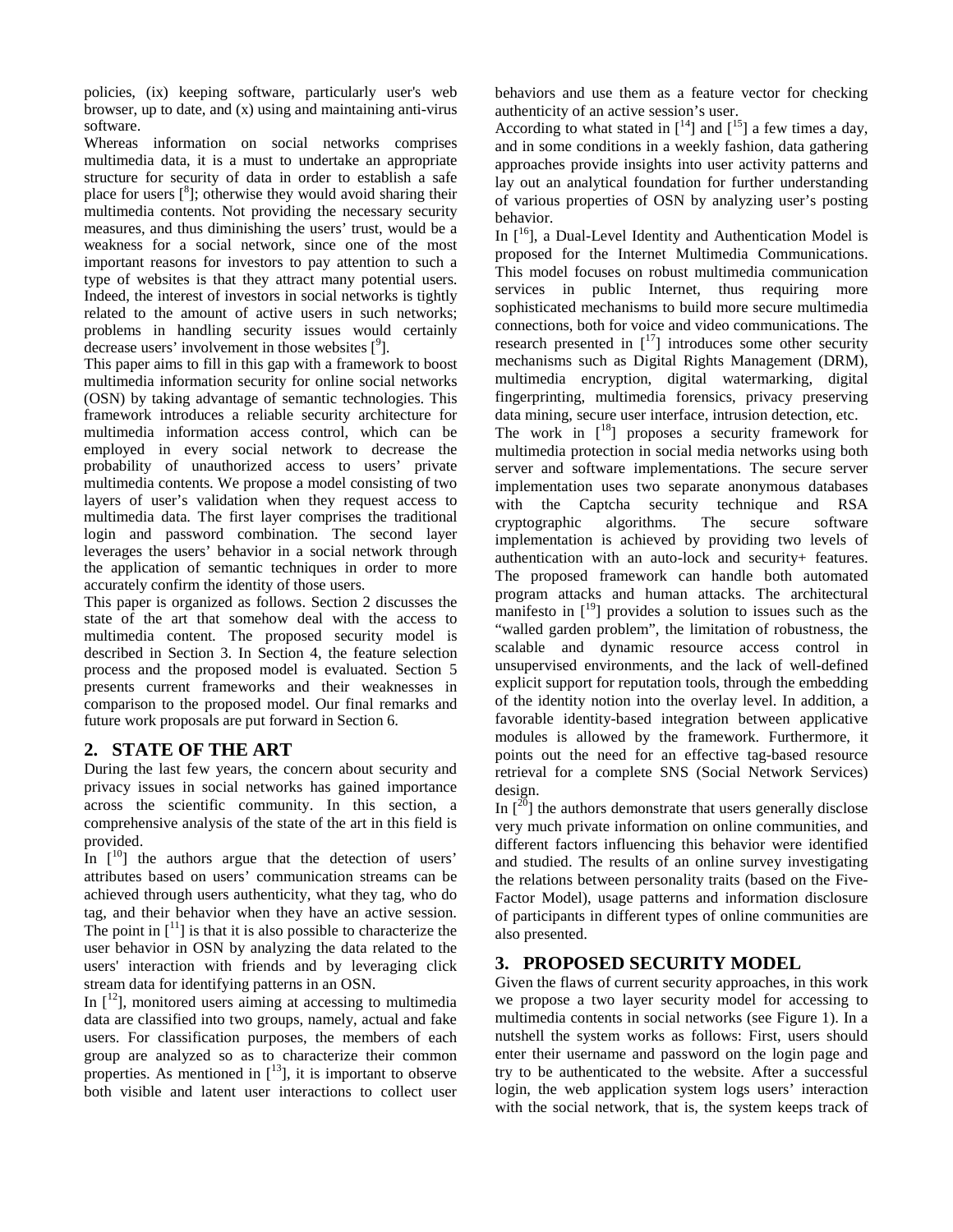their behavior. For this, a feature vector representing a particular user's behavior is built. Afterwards, the system can decide whether a user is legitimate or not by comparing the current feature vector against the reference one. Legitimate users are allowed to access to their multimedia contents while unauthorized users are denied all access.



<span id="page-3-0"></span>**Figure 1. An overview of the proposed security model**

# **3.1. First Layer: SSO**

Single Sign On (SSO) is one of the simplest and most efficient mechanisms for user authentication  $\binom{21}{1}$ . Users try to login to the website of a social network by typing their user name and password on the login web page. In this step, login details are verified and if they are valid, then users can visit the main page of their profile; otherwise, the social network prevents their access to website.

The SSO method is a must as a first step for user validation, but it is not enough  $\binom{22}{1}$   $\binom{23}{1}$ . In this work, we present a methodology for users' authentication based on their behavior, which cannot be forged by malicious users.

#### **3.2 Second Layer: User behavior**

Each user in a social network behaves differently. Tagging style, topics of interest, session duration, number of replies to a post, and so on and so forth, are only a few of the features characterizing the behavior of users in a social network. Consequently, it is possible to represent the behavior of a user by using a feature vector. Each time a user accesses to the social network, a "sample" is constructed in the form of a feature vector in the space of N dimensions, in which N is the number of features. The ultimate goal is to take advantage of these feature vectors in order to accurately identify legitimate users and let them access to their private multimedia data.

Each dimension of the feature vector is made up of an attribute (a.k.a. feature) describing one kind of user activity in an OSN. The numeric value of an attribute in the feature vector depends on the behavior of the user while browsing the social network. Concretely, from the moment the users sign up to the social network, their feature vectors are calculated on the basis of their particular interactions and activities within the social network. After a period of time, which depends on the duration of the user's activities, the

initialization of a set of feature vectors for a given user is completed and they are stored as the so called "Reference Pattern".

Each sample in N-dimensional space is a representative of a feature vector for one user in each session. A sample feature vector, distinguished by red color, is shown in Figure 2.



**Figure 2. Samples in N-dimensional space of features**

So, as the time goes by, the number of these vectors increases and, after a while, the reference pattern is fully defined with accurate values for each feature thus precisely characterizing social network users. Since each reference pattern is made for a particular user, it is straightforward to provide a "Reference Threshold" for this user, which stems from the values in the feature vector of samples. In this way, the "Reference Threshold" can be used as the single reference model with which to compare the results generated from the interactions of the users with the social network. In particular, this threshold can be seen as a geometric shaped-like sphere in the N-dimensional space; users whose feature vector falls out of this sphere are considered invalid, and valid otherwise.

On the other hand, when a new login happens, the social network system should generate a new feature vector representing this user behavior. This feature vector is called the "Test Pattern". Much like the reference pattern, the test pattern comprises some samples made up of the user session activities. All the values of both the reference and test patterns can be named as "Model Parameters".

In order to perform the second layer validation, the social network system has to compare the test pattern with the reference pattern in each session, before the user is allowed to access any private multimedia content. For comparison purposes, it is necessary to measure the distance between the test pattern represented as one sample and all the samples constituting the reference pattern, finding the minimum distance between both patterns. In Formula 1, the way these distances are calculated is detailed. In the formula *D* is the vector that stores the distance between the test pattern and reference pattern, *n* is the number of features, *TP* is a vector of test pattern, and *RP* is a vector of reference pattern. By the calculation of this relation, one distance is estimated and one part of *D* is initialized. When the estimate of *D's* is completed, it is necessary to find the minimum value among *D's*, namely, the "Test Threshold".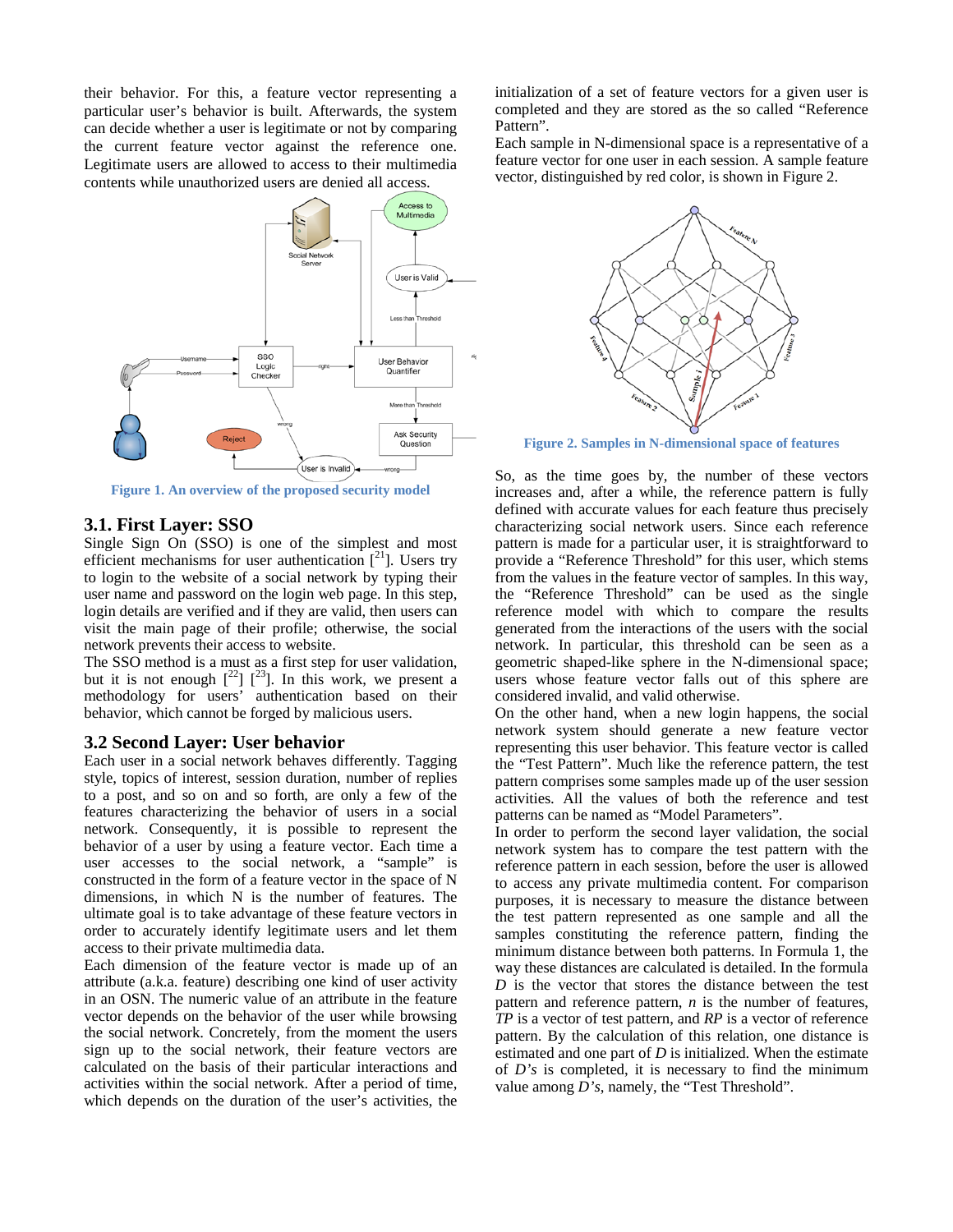

Formula 1. Calculation of Distances between Test Pattern and Reference Pattern



Figure 3 depicts the distances between a sample (*sample x*) in the test pattern and all the samples comprising the reference pattern. In each session of the current user, *sample x* in the test pattern, which is built based on the current user's activities, is compared against *sample 1* in the reference pattern thus resulting in the calculation of D[1]. Next, the same goes for *sample 2*, producing D[2], and the remaining samples obtaining as a result all the other D[i]s.

In the next stage, if the test threshold (calculated as the minimum of all *D*'s) is less than a given reference threshold, considering a suitable tolerance for reference pattern, the system concludes that the current user is valid (i.e., the system recognize that the user is legitimate) and so s/he can directly access multimedia data. Otherwise, having probability of estimation fault, the system proceeds to the next stage. This is the point that system has suspicion to the user during the multimedia access, i.e., whether s/he is valid or not.

The algorithm does not end to this point. Now, it is the time to ask a security question  $\binom{24}{1}$  to current user which was designed during signing up process.

#### **3.3 Focus of Research**

A question that could emerge is "why estimate the model parameters if it is possible always ask a security question to user at the beginning of accessing to other multimedia information?" The response to this question is to decrease of the frequency of asking security questions. These types of questions can annoy valid users whereas we can ignore these questions by detecting right authenticated users through their behaviors.

In Figure 1, our complete model is described. First, user types his/her username and password. The SSO Logic Checker, which evaluates SSO information, passes the user to the main page of his/her profile on the OSN, if s/he is validated. After signing into website, and setting up a new session for user, the component User Behavior Quantifier, compares test pattern as current user behavior with the reference pattern vector available on social network server.

If it is inferred that the test threshold is less than the reference threshold, then it permits the user to have access to multimedia resources, once s/he is validated.

# **3.4 Finding features which best describe the user personality and distinct a specific user**

We used two questionnaires "NEO Five-Factor Inventory (NEO-FFI)" and "Facebook Personality Behavior (FPB)". The first one is known and used by many researchers  $[^{25}]$ . It asks 60 questions from the users and it is intended to measure the Big Five personality traits: Extraversion, Agreeableness, Conscientiousness, Neuroticism, and Openness to Experience. The second one was prepared by us based on our necessity. It is made according to the operations happening in Facebook as our social media case study. It asks 44 questions from the users, each of them can be used as a feature for our security software system, effective for identifying of a user. We asked the questions that using them, we could measure the rate of the five factors and the factors' influences on the users' behavior on a social network.

We chose 67 people among the students of Islamic Azad University, Ahvaz branch and asked them to answer both questionnaires in three different times with the time interval of three months.

As a result, the features which we could select from the FPB questionnaire based on the evaluation were as below:

1- The level of using block list.

2- The people whom the user sends friend request to.

3- The level of posting on the other people's wall.

4- The level of tagging friends on the photos or posts.

5- The level of permitting search engines to link to the account's wall to access the posts.

6- The people whom the user mostly sends private message to.

The results of both questionnaires are discussed in the evaluation section.

Hence with the updated system by our methodology, users firstly answer the questionnaires and based on it, in the next times in which each user logs into the social network, the security system will be trained frequently by user's activities with the time interval of 5 minutes according to the 6 recently mentioned features.

# **4. EVALUATION**

# **4.1 Feature Selection Evaluation**

By using IBM SPSS, we did "repeated measures" test over the NEO-FFI. It was proved that the 5 subscales are identical and invariant in the time period of 6 months for the three tests. It is determined according sig. values of the tables 1-5 which all of them are above 0.05 that means the difference is not meaningful except the table for Agreeableness that we did not use it for our evaluation.

The repeated measures test was run for the all questions of FPB, and proved that in all questions except 41, the difference is not meaningful and in fact, these behaviors are consistent over the time. Then, we had to find the features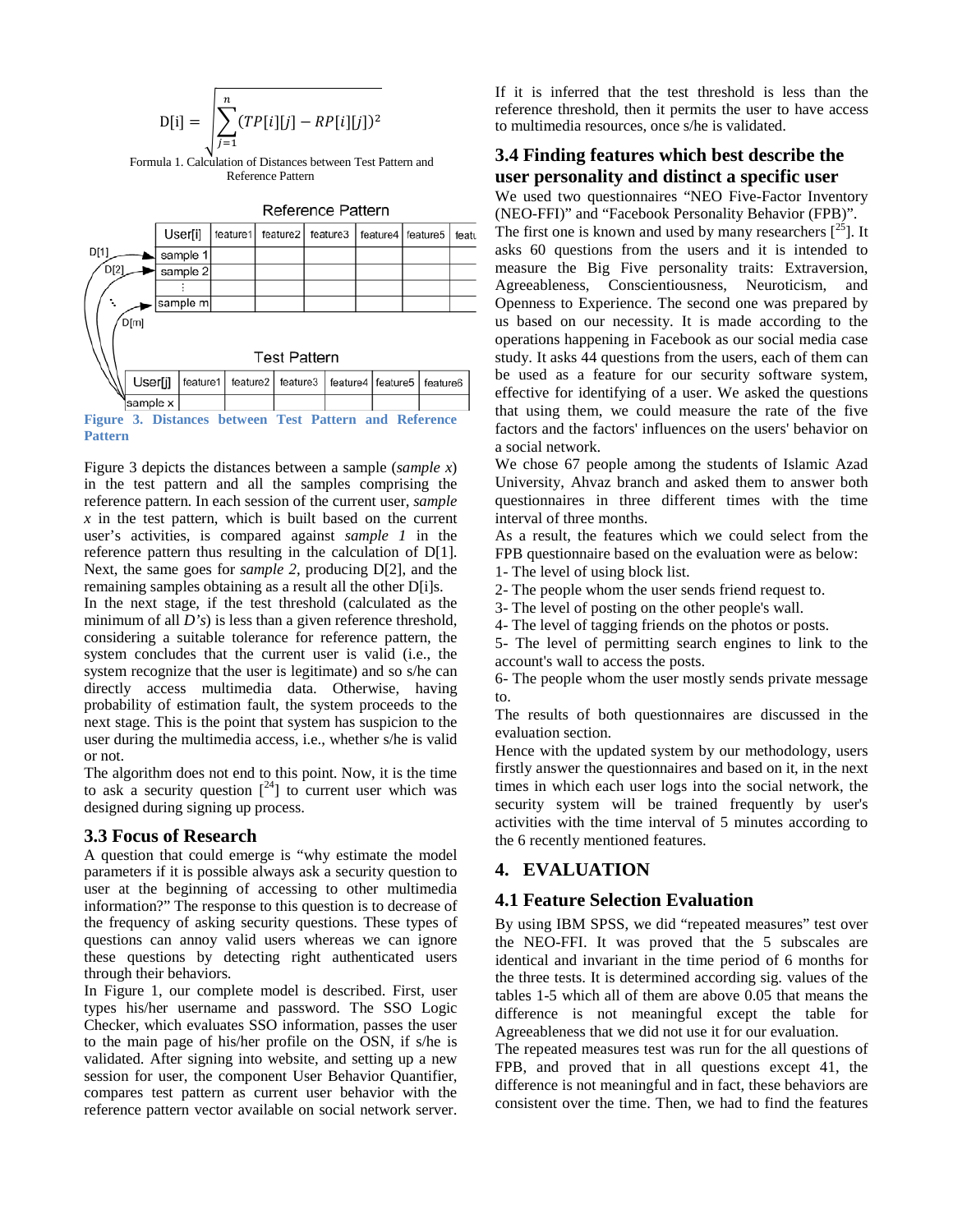through personality traits which are relatively stable. For that, we categorized NEO-FFI subscales into some groups to know who has, to what extent each of traits. Then, we evaluated correlation and significance of personality subscales with "one-way ANOVA" test. As a result, we found 7 questions expressing the features, among 44 questions which could have meaningful correlation with the subscales.

The questions 11, 26, 28 and 33 had meaningful correlation with Extraversion subscale. The Neuroticism subscale had meaningful correlation with the questions 3 and 44. The Openness subscale had meaningful correlation with the question 22. Therefore, we can use 6 features related to 3 subscales for our security model.

We used "k independent sample" nonparametric test (Kruskal Wallis) to measure the difference among three groups for the 6 meaningful questions. We used a nonparametric test because some of subscales were containing of 2 groups or one of their groups had less than 2 people frequency. Accordingly, in the recent test, the higher average value that group had, the more that feature value it had. For instance, about the question 3, the more use of block list, is meaning the more having of person's Neuroticism which is interpretable.

| Effect             | Value | F    | Hypothesis df | Error df | Sig. |
|--------------------|-------|------|---------------|----------|------|
| Pillai's Trace     | .021  | .711 | 2.000         | 65.000   | .495 |
| Wilks' Lambda      | .979  | .711 | 2.000         | 65.000   | .495 |
| Hotelling's Trace  | .022  | .711 | 2.000         | 65.000   | .495 |
| Roy's Largest Root | .022  | .711 | 2.000         | 65.000   | .495 |

| Table1: Confirms the tests have no difference in the subscale Neuroticism |  |  |  |
|---------------------------------------------------------------------------|--|--|--|
|---------------------------------------------------------------------------|--|--|--|

| Effect                                                                                             | Value | F     | Hypothesis df | Error df | Sig. |
|----------------------------------------------------------------------------------------------------|-------|-------|---------------|----------|------|
| Pillai's Trace                                                                                     | .035  | 1.181 | 2.000         | 65.000   | .314 |
| Wilks' Lambda                                                                                      | .965  | 1.181 | 2.000         | 65.000   | .314 |
| Hotelling's Trace                                                                                  | .036  | 1.181 | 2.000         | 65.000   | .314 |
| Roy's Largest Root<br>$Table 2: Confirms the test have no difference in the subscale Evtraversion$ | .036  | 1.181 | 2.000         | 65.000   | .314 |

| Table 2: Confirms the tests have no difference in the subscale Extraversion |  |
|-----------------------------------------------------------------------------|--|
|-----------------------------------------------------------------------------|--|

| Effect                                                                 | Value | F    | Hypothesis df | Error df | Sig. |
|------------------------------------------------------------------------|-------|------|---------------|----------|------|
| Pillai's Trace                                                         | .023  | .768 | 2.000         | 65.000   | .468 |
| Wilks' Lambda                                                          | .977  | .768 | 2.000         | 65.000   | .468 |
| Hotelling's Trace                                                      | .024  | .768 | 2.000         | 65.000   | .468 |
| Roy's Largest Root                                                     | .024  | .768 | 2.000         | 65.000   | .468 |
| Table3: Confirms the tests have no difference in the subscale Openness |       |      |               |          |      |

| Effect         | Value |                    | Hypothesis df Error df Sig. |                   |  |
|----------------|-------|--------------------|-----------------------------|-------------------|--|
| Pillai's Trace |       | $.122 \quad 4.524$ |                             | 2.000 65.000 .014 |  |

| Wilks' Lambda              |       | .878 4.524 | 2.000                      | 65.000    | .014     |
|----------------------------|-------|------------|----------------------------|-----------|----------|
| Hotelling's Trace          | .139  | 4.524      | 2.000                      | 65.000    | .014     |
| Roy's Largest Root         | .139  | 4.524      | 2.000                      | 65.000    | .014     |
| $Conframe$ the<br>Table 4. | tecto | have       | difference<br>$n_{\Omega}$ | the<br>in | eubecale |

Table4: Confirms the tests have no difference in the subscale Agreeableness

| Effect             | Value | F    | Hypothesis df | Error df | Sig. |
|--------------------|-------|------|---------------|----------|------|
| Pillai's Trace     | .015  | .492 | 2.000         | 65.000   | .614 |
| Wilks' Lambda      | .985  | .492 | 2.000         | 65.000   | .614 |
| Hotelling's Trace  | .015  | .492 | 2.000         | 65.000   | .614 |
| Roy's Largest Root | .015  | .492 | 2.000         | 65.000   | .614 |

Table5: Confirms the tests have no difference in the subscale Conscientiousness

#### **4.2 Model Evaluation**

As mentioned in the previous subsection, our aim is to establish a more secure mechanism in accessing to multimedia contents in social networks, which can be reached by implementing of proposed model. Another purpose of our work is diminishing the number of security questions from valid users, because in many cases these questions are asked in order to solve a raised doubt to current user where it is not needed. By the estimation of a rate *R*, showing that the detection has been wrong or right, and then repeating this for the other users, we can analyze the system and evaluate our model. Formula 2 represents the rate of right detections among all active users.

$$
RD = \frac{(\sum_{j=1}^{m} (T[j])) * 100}{\sum_{i=1}^{n} (T[i])} %
$$
  
Formula 2. Rate of right detections

By the Formula 2, it can be estimated the rate of right detections *RD*, in which *m* is the number of right detections, *n* is the number of all active users, working in the OSN, and *T* is a vector of test thresholds. If the system gets the state of multimedia access, but the current user is invalid, this recognition would be actually wrong, otherwise is right.

Another measurement for the system evaluation would be "False Positive" for the whole system, in which the response of our model for valid user detection process is positive and it casts doubt to user as a suspicious user, but the user is valid. In this case, it has to be asked a security question. We try to minimize the number of these conditions by choosing a correct and accurate feature vector. If the model parameters help us to decrease the number of false positive items, our model would be more successful, because our main focus is on diminishing the security questions when user is valid.

Another sight to analyze the proposed model is evaluating the model's efficiency. Here, we want to measure the Model's Validity Range (MVR) in order to understand the extent of whole "Invalid Behavior Detection", i.e., if suspicion detections are correct.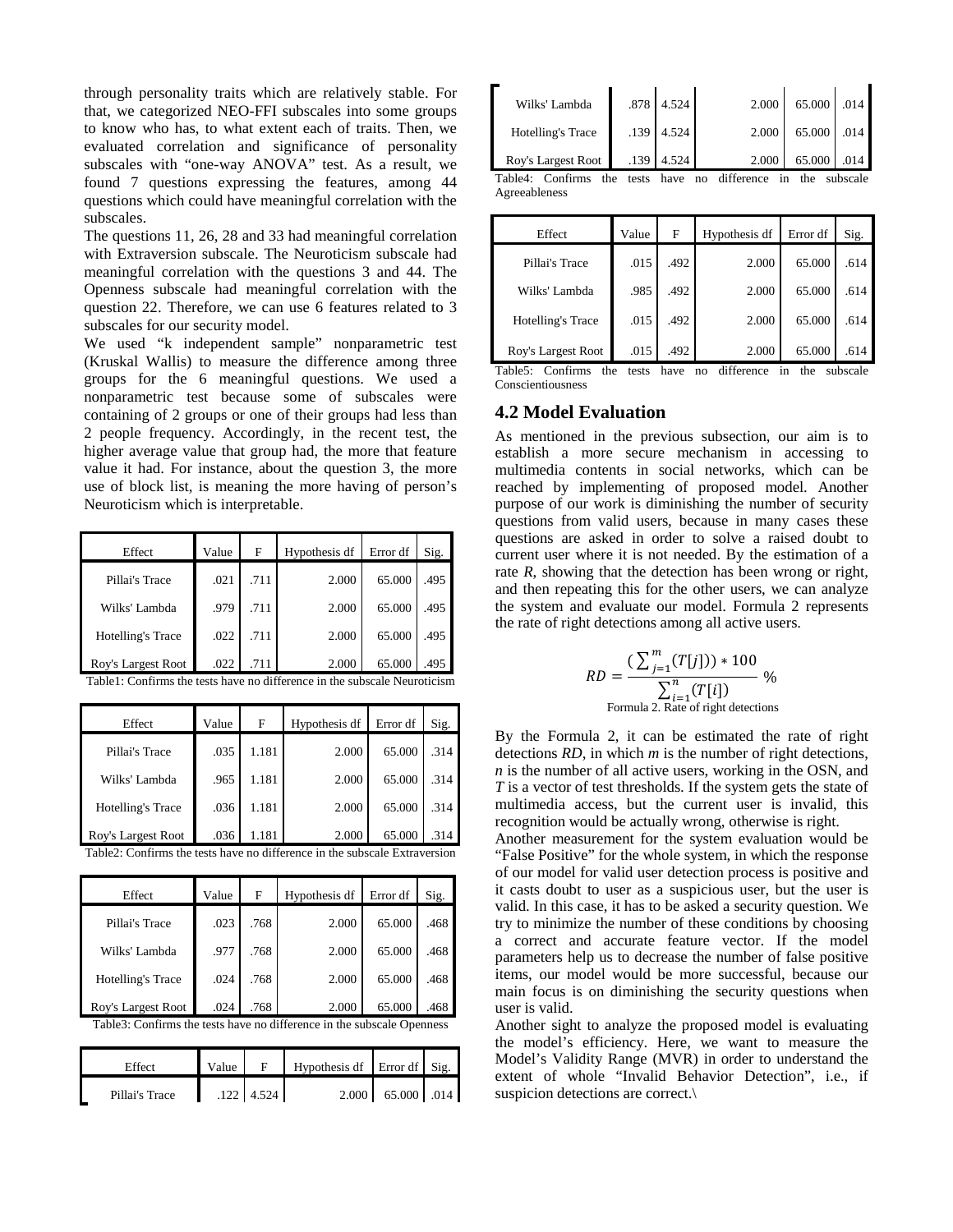$$
RS = \frac{b * 100}{a} \%
$$

Formula 3. Rate of findings of suspicious users

Formula 3 allows us to understand to what extent user suspicions have been confirmed, by the calculus of RS, in which *b* is the number of suspect users and *a* is the number of all active users who have activity on the OSN.

In one hand, more number of detections increases security level of the OSN in accessing to multimedia data, but it would be more persecutor for valid users. On the other hand, obviously, a less number of detections decreases security level, but it would be less annoying for valid users. There is a trade off in getting a suitable RS value for invalid user detections. Therefore, we have to estimate a MVR between two numbers,  $RS<sub>1</sub>$ , with the most optimistic state and lowest RS value, and  $RS<sub>2</sub>$ , with the most pessimistic state and highest RS value. Based on this range, we can conclude that the proposed model is effective in both considered aspects of the security and the convenience for users.

#### **5. RELATED WORKS**

All social networks have considered a specific security structure  $\left[\begin{array}{cc} 2^{26} \end{array}\right]$   $\left[\begin{array}{c} 2^{27} \end{array}\right]$   $\left[\begin{array}{c} 2^{8} \end{array}\right]$  for users' communications  $\left[\begin{array}{c} 2^{9} \end{array}\right]$   $\left[\begin{array}{c} 3^{1} \end{array}\right]$ , however most of them have an abstract mechanism  $\int_0^{32}$  for accessing to uploaded multimedia contents after a successful login, providing categorized permissions for each user  $\left[\begin{array}{c}33\end{array}\right]$ . In a normal situation there is no problem about multimedia exposure, but the problem will rise when a fake authorized user tries to access to all multimedia information accessible by an actual user. With the current architectures, a stranger can easily request multimedia information by clicking on related links after a successful login. For that, it is sufficient the username and the password of an actual user, which s/he can get from an actual user by asking him/her, or stealing by hacking his/her account. So, about users' authentication, current security models often work only on base of SSO and almost there is no appropriate checking about user validation after login. Consequently, user can navigate all sections of a user profile and have access to all private multimedia resources. This is an actual tragedy.

For a legitimate access, in this work a more effective mechanism based on two security layers is proposed.

In this paper, six features were introduced to distinguish the right user: (i) the level of using block list, (ii) the people whom the user sends friend request to, (iii) the level of posting on the other people's wall, (iv) the level of tagging friends on the photos or posts, (v) the level of permitting search engines to link to the account's wall to access the posts, and (vi) the people whom the user mostly sends private message to.

With the previous efforts, it was possible for invalid users to do a successful login and have their activities without any mechanism of invalid user detection. But using the mentioned features, even after a successful login which can be occurred by stealing users account information, system can detect the invalid users using the features and prevents continuing their activities.

## **6. CONCLUSION AND FUTURE WORKS**

There is no system that can guaranty a certain security for social networks. One of the main purposes of every security model is efficiency enhancement of available frameworks to get higher level of security. Our assessment about other security models for social networks as mentioned in the section V exposes that generally social networks provide their service to global users just through a user name and password which has considerably weak point. On the other hand, there are several methods of accessing to user's authentication information such as social engineering to know user name and password of an account, then a regretful result would be the ability of accessing to all user's multimedia contents by an invalid user.

In the presented model, the security architecture of a social network could be not only based on an SSO authentication, but also a psychological analysis of users' behavior during their activities on the social network.

We believe that the proposed model on OSN will have great results, since a set of user behaviors cannot be faked by an invalid user easily, and each user has his/her specific sight to have activity during a session. The proposed approach provides a convenient platform for a valid user when s/he tries to access his/her multimedia information, without asking unreasonable security question. We try to adjust the sensitivity of the system to valid users, as they remain convenient and secure in OSN. We want to find an appropriate feature vector for our model in which all of its parts are discriminant. The choice of right features has a prominent influence to achieve a correct result. The features must describe one distinct user based on his/her behavior and we have to train the system in how to run the process of feature measurement and feed it to the previous earned vector in order to update it and make it more accurate.

The results of the evaluation, depicts that selecting a vector of proper features leads to right detection of invalid users when they try to have an illegal access to another user account and it is more convenient and accurate to distinguish the actual users, rather than other security models. We could get this conclusion by running two questionnaires. Therefore, even if an invalid user is successful to login to OSN, our security model can detect and get him/her away of OSN.

To improve the proposed system, we have to set up a complete case study on some social networks with a large number of users. As a future work, we will do experiments about this level of users. For implementing of the questionnaires, we had cultural restrictions since they were accomplished in a specific geographical area which the results may be somehow different in comparison to a global system. Later, we will try to establish a more complete system in order to achieve better results. Another effort for the future would be quantify an accurate MVR for our model. This can help to increase the confidentiality ratio of the system besides the security level of OSN in accessing multimedia contents.

## **7. ACKNOWLEDGEMENT**

This work has been partially supported by the Spanish MINECO Grant RACHEL TEC2013-47141-C4-4-R.